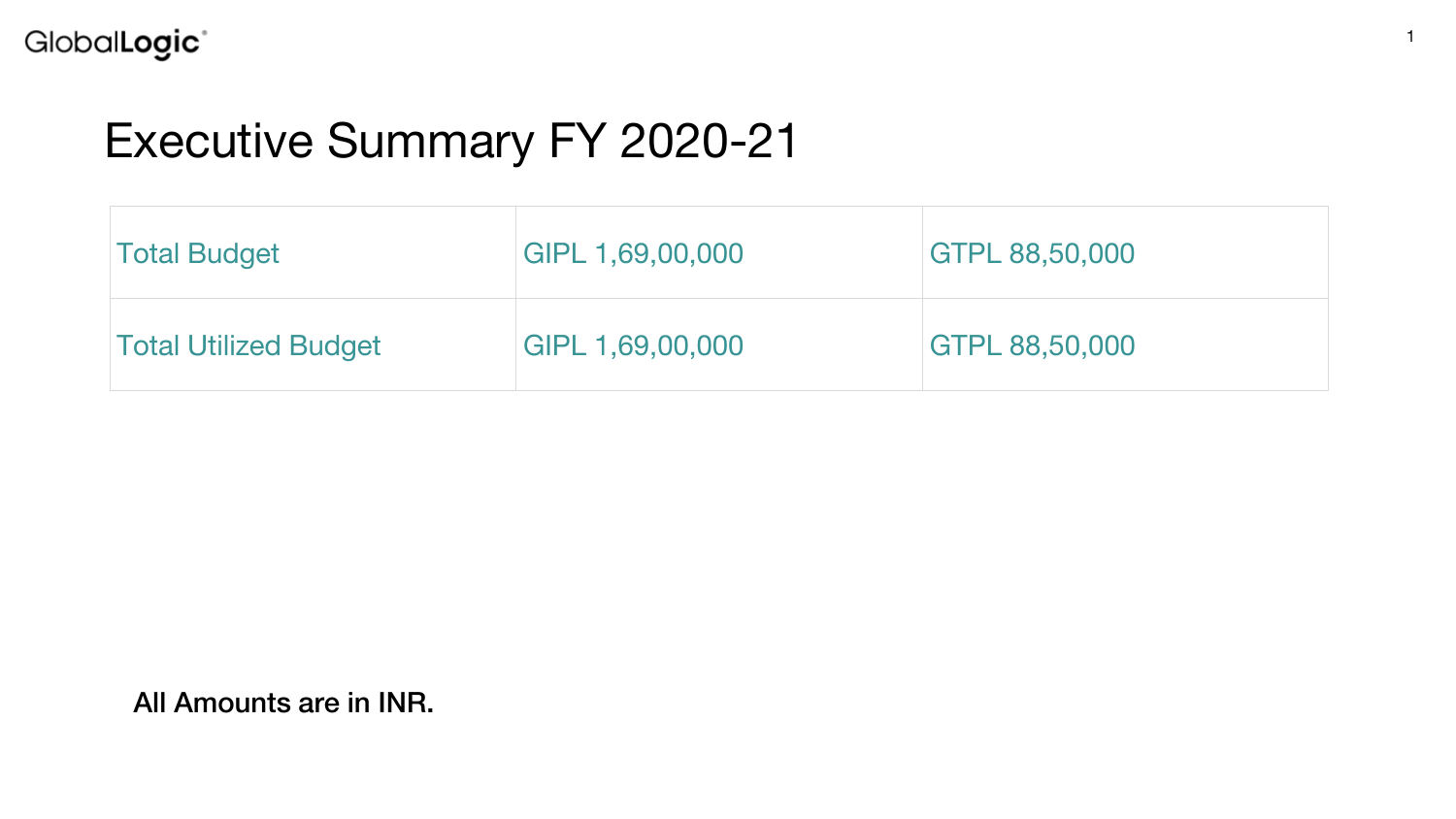### GlobalLogic<sup>®</sup>

## Details of Budget Spent - GIPL - FY 20-21

| <b>GIPL - FY 20-21</b> |                              |                            |                       |                          |  |  |
|------------------------|------------------------------|----------------------------|-----------------------|--------------------------|--|--|
| S.No                   | <b>Impacted Partner</b>      | <b>Implementing agency</b> | <b>Total Approved</b> | <b>Final Paid Amount</b> |  |  |
| 1                      | Raje RaghuJi                 | CAF India                  | 1,469,385             | 1,469,385                |  |  |
| 2                      | Keshav Madhav                | CAF India                  | 2,174,925             | 2,174,925                |  |  |
| 3                      | Raza                         | CAF India                  | 3,393,285             | 3,393,285                |  |  |
| $\overline{4}$         | Raza NCLP                    | CAF India                  | 653,334               | 653,334                  |  |  |
| 5                      | Swami Vivekanand             | CAF India                  | 1,727,400             | 1,727,400                |  |  |
| 6                      | Om - NIOS                    | Om Foundation              | 2,038,415             | 1,534,467                |  |  |
| 7                      | Ank - Khoda                  | Ank                        | 3,973,848             | 3,822,230                |  |  |
| 8                      | <b>Nagpur COVID Donation</b> | CSD Nagpur                 | 199,500               | 199,500                  |  |  |
| 9                      | Akshaya Patra                | Akshaya Patra              | 540,000               | 540,000                  |  |  |
| 10                     | Akshaya Patra                | Akshaya Patra              | 1,385,474             | 1,385,474                |  |  |
| Total                  |                              |                            |                       | 16,900,000               |  |  |